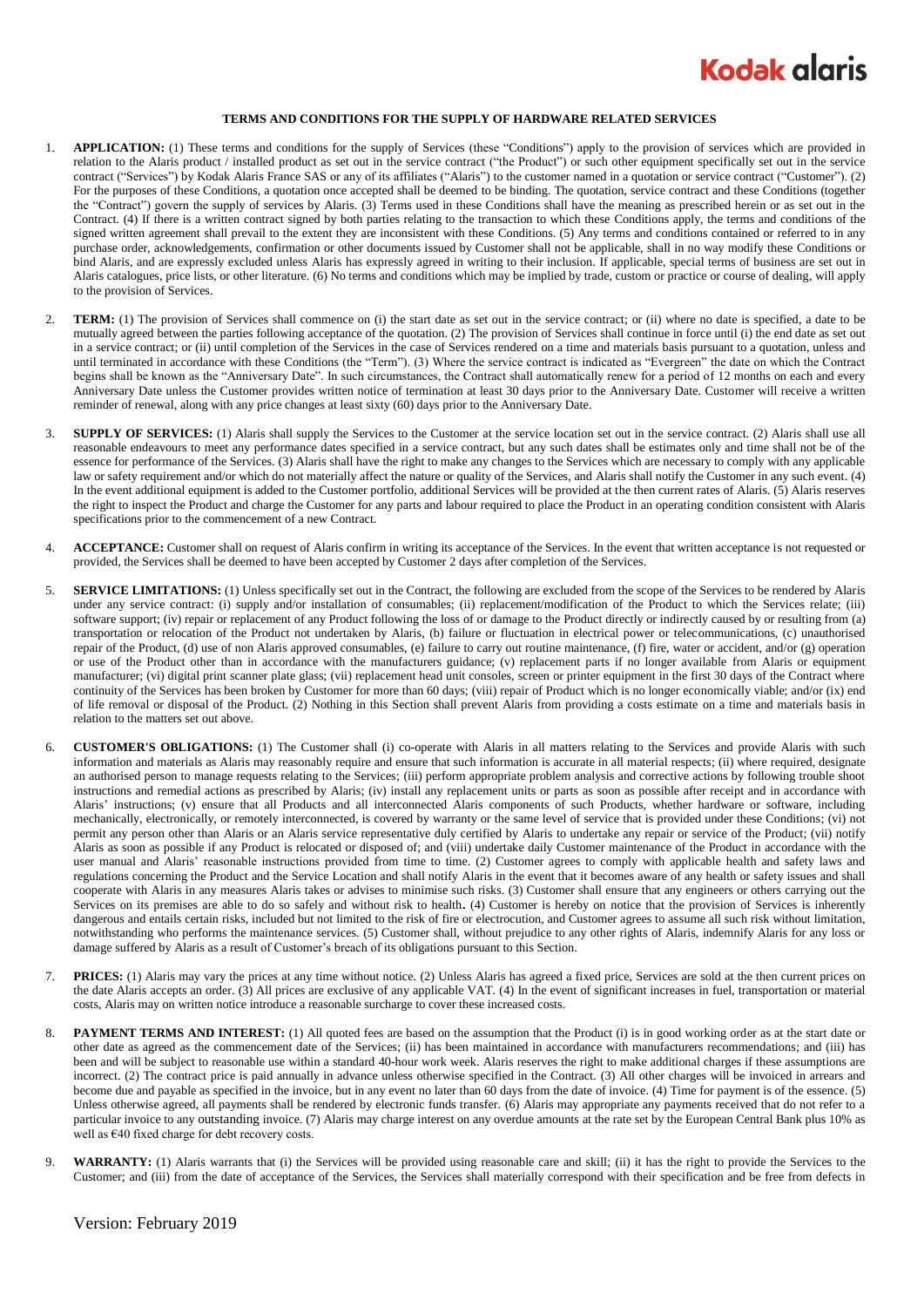## **Kodak glaris**

material and workmanship for the duration of the Contract. (2) All warranties, conditions or other terms (whether express or implied by statute, common law, arising from conduct or a previous course of dealing, or trade custom or usage) as to quality, fitness for any particular purpose and/or merchantability, are, to the fullest extent permitted by law, excluded from the Contract. (3) On account of Services claimed to be defective, Customer shall not be entitled to (a) cancel (or withdraw from) the Contract, (b) claim a reduction of the agreed fees for the performance of the defective Services or make payment deductions, or (c) withhold payment of invoices. Subject to any exclusions of Alaris' liability for defects pursuant to the Contract, in case of any warranty claim by Customer due to the performance of defective Services, Alaris shall only be obliged to, at its discretion, repeat performance of the defective services or credit to Customer the full fee paid for the defective Services. In particular, any liability of Alaris for minor defects in the Services (i.e. defects not materially impairing the Customer from using (or benefiting from) the respective work products) shall be excluded. (4) Alaris' warranty shall not apply in relation to any defect arising from (i) the acts, omissions, negligence or defaults of the Customer or the Customer's employees, agents or end customers, (ii) failure to comply with operating instructions or other recommendations of Alaris as to the storage, handling and/or use of the Services, (iii) wilful damage, (iv) use not in accordance with the purpose for which they were designed, (v) misuse or alteration or repair of the Services other than by persons authorised by Alaris (4) The warranty is not transferable.

- 10. **LIMITATION OF LIABILITY:** (1) If not expressly provided for otherwise in these Conditions, in no event, whether in contract, tort (including in either case negligence), misrepresentation (other than fraudulent misrepresentation), breach of statutory duty or otherwise pursuant to the Contract, shall Alaris be liable for any loss of profits, anticipated savings, revenue, business, loss or corruption of data, loss of use, loss of goodwill, loss due to delay or any indirect or consequential loss or damage whatsoever or any claims from third parties for such damages. (2) Alaris' liability for breach of the warranty set out in Section 9 (1) above, is, at Alaris' option, limited to the repair, replacement or crediting of the full price paid for the Services that directly gave rise to the claim. (3) Subject to (1) and (2), Alaris' aggregate liability for all other claims, whether in contract, tort (including in either case negligence), misrepresentation (other than fraudulent misrepresentation), breach of statutory duty or otherwise pursuant to the Contract, shall be limited to the net price paid by the Customer for the specific Services giving rise to the claim in the twelve (12) months prior to the date on which the loss or damage occurred. (4) Nothing in the Contract shall be deemed to exclude or limit Alaris' liability in respect of: (i) Loss or damage caused by wilful intent or gross negligence of Alaris or Alaris' officers, employees, agents or contractors; (ii) Injuries to or death of any person, caused by Alaris or Alaris' officers, employees, agents or contractors; or (iii) any other liability which cannot be excluded by law. (5) Any claim for loss or damages, except a claim for damages arising out of (4), must be notified to Alaris within twelve (12) months as from the date on which the damage was caused, failing which such claim is deemed to be waived.
- 11. **FIRMWARE:** In relation to any Alaris firmware supplied as part of the Product ("Firmware"), Alaris shall provide updates where possible to correct errors and bugs in the Firmware, in accordance with the response time set out in the Contract. For the purposes of these Conditions, the term "Firmware" does not include software, embedded or otherwise which is provided by a third party in third party hardware ("Third Party Software"). Support for Third Party Software is subject to the terms of a separate agreement between the Customer and the third party supplier. If updates, upgrades or supplements of the Firmware are provided, use is governed by these Conditions, subject to any amendments made by Alaris from time to time, unless otherwise notified in writing. For the avoidance of doubt, Alaris has no obligation under the Contract to provide support in relation to any ancillary, additional or supporting software which is subject to a separate agreement.
- 12. **INTELLECTUAL PROPERTY:** All intellectual property rights, meaning all inventions, registered designs, design rights, data base rights, copy rights, know-how, trademarks, trade secrets and all other intellectual property rights, and the applications for any of the same and any rights or forms of protection of a similar nature and having equivalent or similar effect to any of them which may subsist anywhere in the world, ("Intellectual Property Rights") in or arising out of or in connection with the Services shall be owned and retained by Alaris.
- 13. **INDEMNIFICATION:** (1) Customer shall (i) not cause or permit any third party to cause any damage or endanger the Intellectual Property Rights of Alaris; and (ii) without prejudice to any other rights of Alaris, indemnify Alaris for any loss suffered by Alaris by reason of any use by Customer, Customer's employees, agents or customers, of Intellectual Property Rights of Alaris other than in accordance with the Contract. (2) Customer shall without prejudice to any other rights of Alaris, indemnify Alaris for any loss suffered by Alaris, howsoever arising, by reason of Customer's breach of its obligations pursuant to Sectio[n 6](#page-0-0) above. (3) In the event of a claim, or notification of an intention to make a claim, which may reasonably be considered likely to give rise to a liability under this indemnity ("Claim"), Customer shall: (i) as soon as reasonably practicable, give written notice of the claim to Alaris specifying the nature of the Claim in reasonable detail; and (ii) not make any admission of liability, agreement or compromise in relation to the Claim. (4) Customer shall not, except with the prior written consent of Alaris, consent to entry of any judgment or enter into any settlement that does not include as an unconditional term given by the claimant or plaintiff to Alaris and its affiliates a release from all liability and blame with respect to the Claim.
- 14. **SUSPENSION AND TERMINATION:** (1) If Alaris' performance of any of its obligations under the Contract is prevented or delayed by any act or omission by the Customer or failure by the Customer to perform any relevant obligation ("Customer Default"), Alaris shall without limiting its other rights or remedies have the right to suspend performance of the Services until the Customer remedies the Customer Default, and to rely on the Customer Default to relieve it from the performance of any of its obligations to the extent the Customer Default prevents or delays Alaris' performance of any of its obligations. (2) Alaris shall not be liable for any costs or losses sustained or incurred by the Customer arising directly or indirectly from Alaris' failure or delay to perform any of its obligations as set out in the Contract; and the Customer shall reimburse Alaris on written demand for any costs or losses sustained or incurred by Alaris arising directly or indirectly from the Customer Default. (3) Where in Alaris' reasonable opinion, Product is no longer capable of economic repair or where parts are no longer available, such Product may be removed from the scope of the Contract on written notice to the Customer. In such case, the agreed service fees shall be reduced by the amount which was exclusively allocated to the provision of Services regarding the removed Product. (4) Without prejudice to its other rights, Alaris may terminate the Contract or in its sole discretion suspend performance of the Services immediately by written notice to the Customer in the event that; (i) Customer fails to pay any sums due under and in accordance with the Contract; (ii) Customer breaches any terms of the Contract; (iii) Customer is unable to pay its debts as they fall due, passes a resolution for winding up (other than for the purposes of a solvent amalgamation or reconstruction) or if a court of competent jurisdiction makes an order to that effect, enters into a receivership or liquidation or otherwise ceases to carry on business or an analogous event occurs to Customer in any jurisdiction; (iv) an event pursuant to Section 19 (6) where such event has persisted for more than 14 days; or (v) pursuant to Sectio[n 17](#page-2-0) (2).
- 15. **CONFIDENTIAL INFORMATION:** (1) All non-public, confidential or proprietary information of Alaris, including but not limited to, specifications, samples, patterns, designs, plans, drawings, documents, data, business operations, pricing, discounts or rebates, disclosed by Alaris in connection with the Contract, whether disclosed orally or disclosed or accessed in written, electronic or other form or media, and whether or not marked, designated or otherwise identified as "confidential," shall be deemed to be confidential, to be used solely for the purpose of performing under the Contract and may not be disclosed or copied unless authorized in advance by Alaris in writing. (2) Upon Alaris' request, Customer shall promptly return all documents and other materials received from Alaris and delete any copies made thereof. (3) Alaris shall be entitled to apply for injunctive relief for any violation of this Section. (4) This Section does not apply to information that is: (i) in the public domain; (ii) known to Customer at the time of disclosure; (iii) rightfully obtained by Customer on a nonconfidential basis from a third party; or (iv) is required to be disclosed by any applicable law or by order of any Court of competent jurisdiction or any government body, agency or regulatory body, provided that the receiving party shall use all reasonable endeavours to give the disclosing party as much written